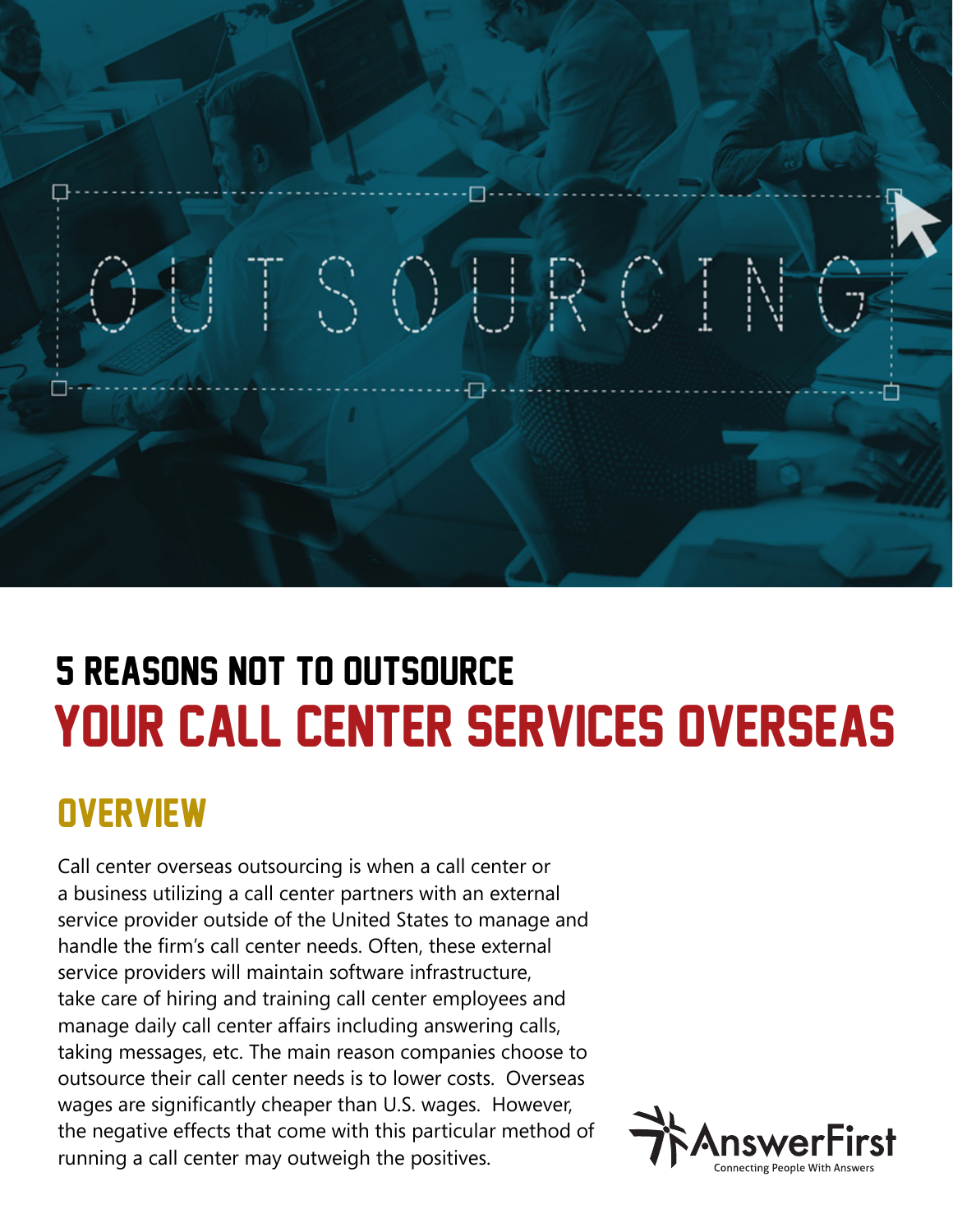## **SITUATION**

### **There has been an ongoing debate regarding whether or not outsourcing call center services is the right path to take.**

Often times, companies that outsource their call center will then let the external provider take the wheel, trusting them to manage not only the call center staff, but also all incoming calls, texts and emails. Although this can be a much more cost-effective way to run a call center, there are some legitimate downsides and obstacles to consider before a business should allow their business communications to be managed from a foreign country.

"Although this can be a much more cost-effective way to run a call center, there are some **LEGITIMATE** downsides..."

## **CHALLENGES**

According to www.talkdesk.com, a recent study conducted at MIT Sloan School of Management showed call center offshore outsourcing to result in a major decrease in quality of service, and, as a result of that, a lower customer satisfaction rate. Why? Typically, because of the negative effects listed below as well as poorlytrained calling agents.

Customer satisfaction is one of the most important factors in running a successful business. Before you make the decision to outsource your call center services overseas, consider the serious ramifications that can result in doing so, all potentially leading to a major decrease in your customer satisfaction rating:

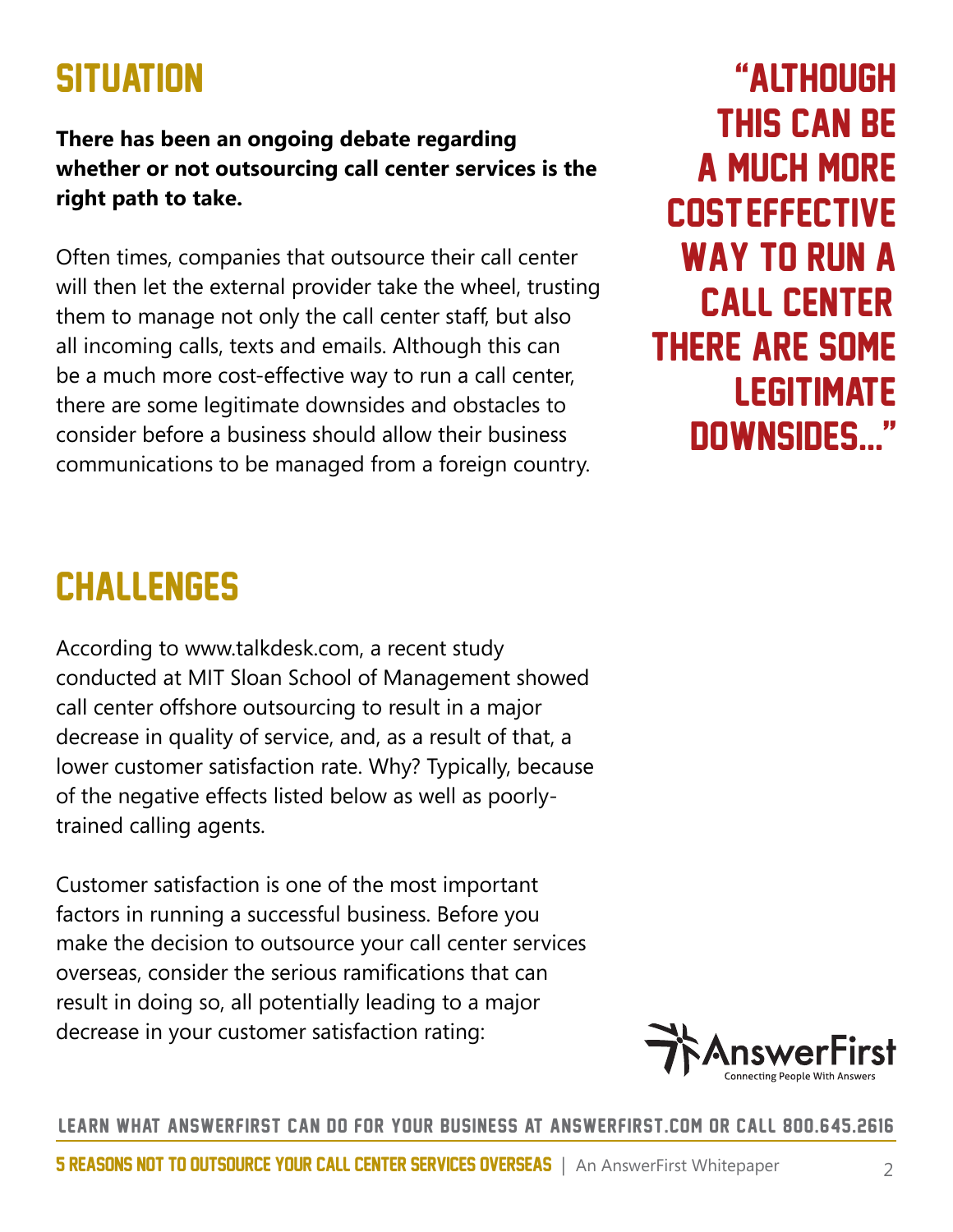### • **Linguistic and Cultural Barriers**

One of the most common complaints about call centers is that the answering agents are not fluent enough to communicate with customers effectively. Agents working from a foreign country for a United States-based operation may not have the cultural knowledge, company knowledge, or language fluency needed to support and fulfill the customer's needs. This can put a serious damper on the satisfaction of the callers.

### • **Decrease in Control of Business Operations**

In a situation when an actual call center outsources their business, not only are they transferring responsibility to an external service provider, but they are also transferring control of their company. This can put vital business operations in jeopardy. United States-based call centers are better able to monitor what is going on within their businesses, so that they know when something goes awry, and it's just one more reason why a business that is using a call center should choose a U.S. based provider.

### • **Lack of Company Knowledge, Low Morale & Poor Intercompany Communication**

Foreign outsourced call center agents are oftentimes not familiar with company culture and practices. Because of this, they might not possess the kind of dedication and devotion needed to properly answer to customers in order to provide great customer service.

"Foreign **OUTSOURCED** call center agents are **OFTENTIMES** not familiar with company culture and practices."

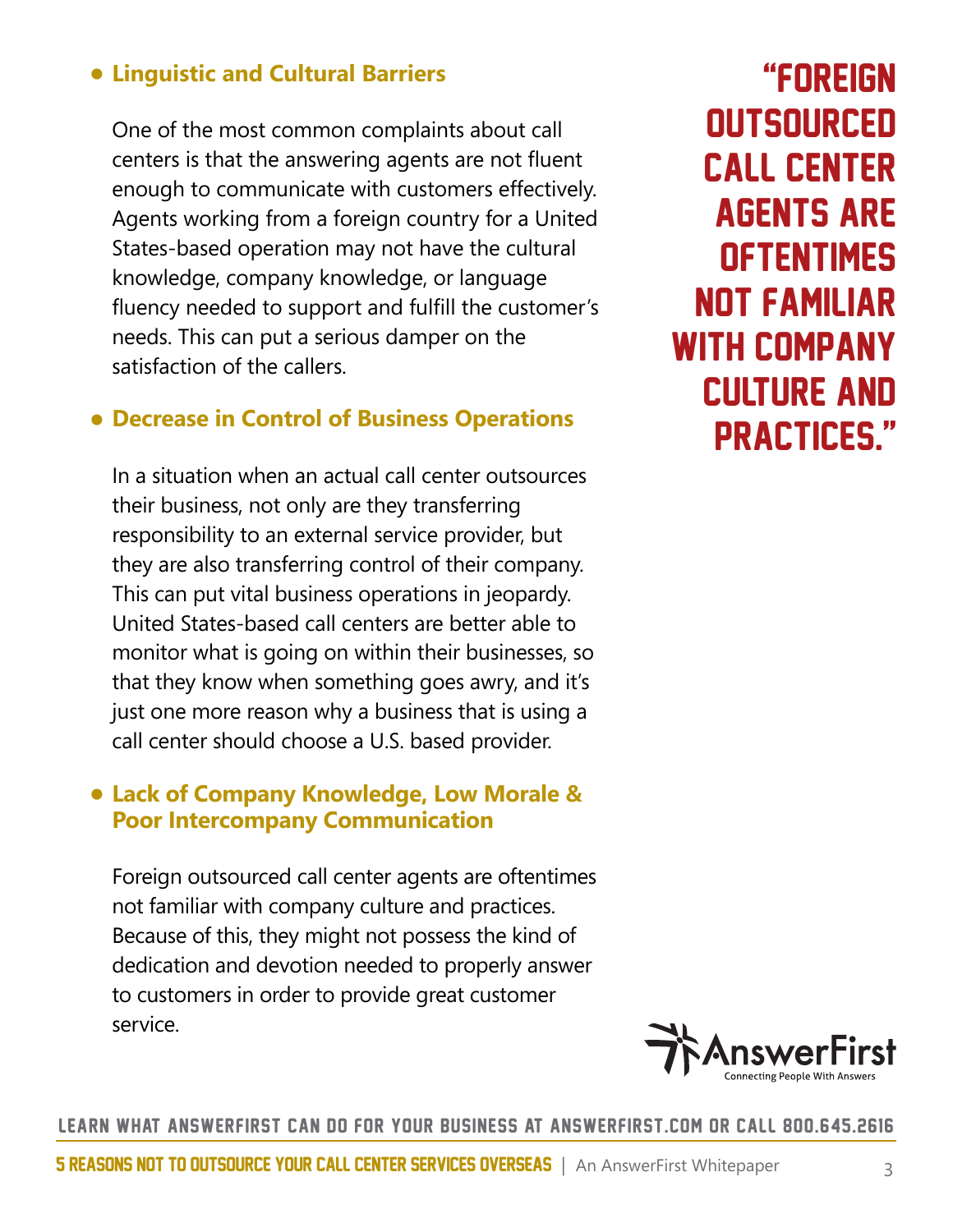Additionally, because foreign countries do not have laws that protect workers, foreign call center workers are typically overworked and underpaid. Low morale, poor wages and fatigue can lead to call center agents not answering phones with a friendly disposition which is essential to providing superior customer service experiences.

These foreign agents also typically do not work in the same building despite the fact that they are working for the same company. This results in inadequate communication and poor collaboration between agents— even agents working within the same department.

### • **Hidden Costs**

Call center overseas outsourcing may seem like a more cost-effective way to run this particular type of business. However, there are smaller, hidden costs that can quickly add up and make it far less effective method than you might think. For example, there are legal issues that may come about within a call center. If this happens, call centers have to hire a lawyer who can handle international law. This process is expensive and difficult.

Additionally, due to the inevitable customer service issues that will arise with an overseas service provider, a foreign call center is more prone to losing customers resulting in a significant impact to revenue.

## "Additionally, **BECAUSE FOREIGN** countries do not have laws that protect **WORKERS FOREIGN** call center workers are **TYPICALLY OVERWORKED** and underpaid."